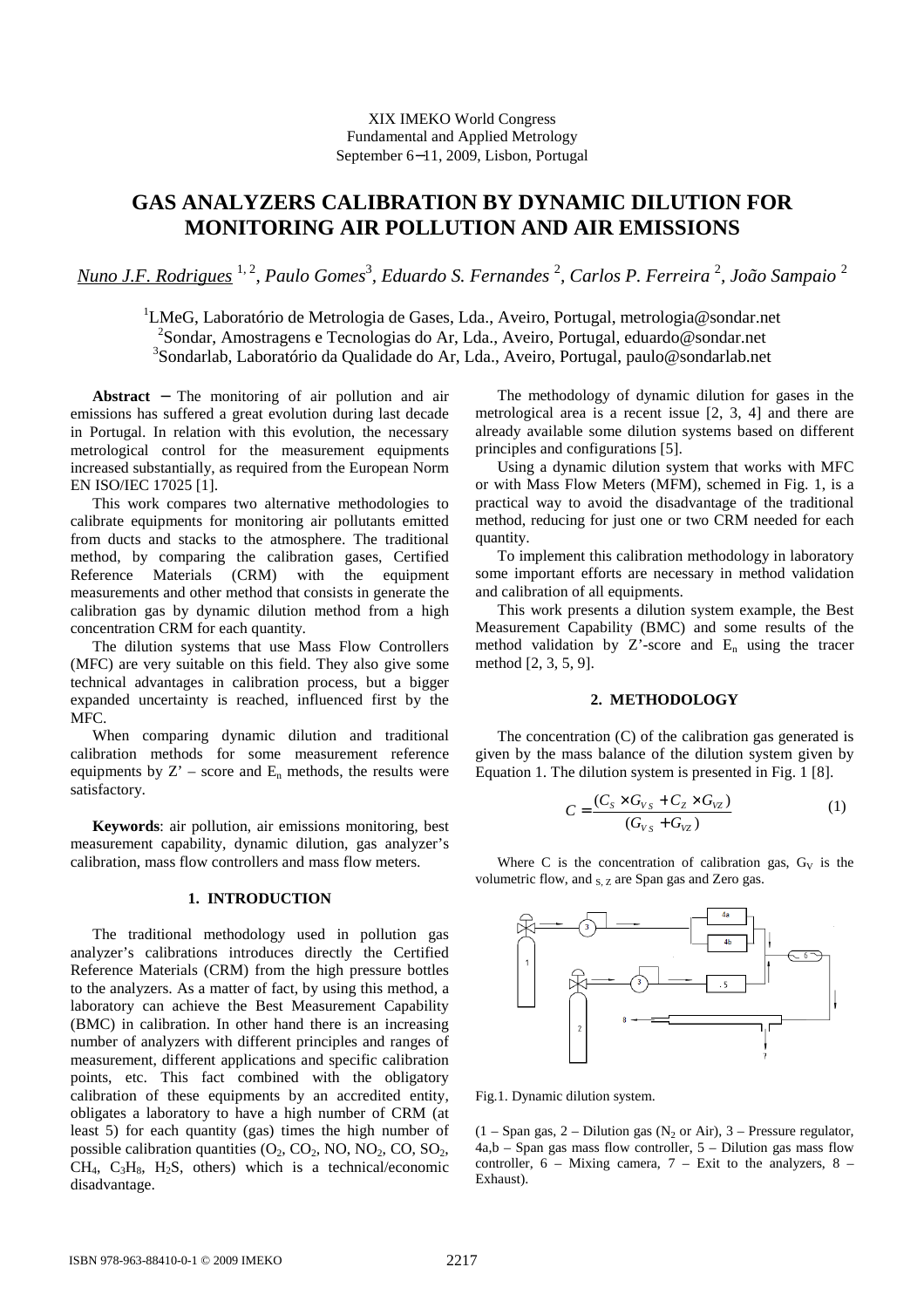## **3. RESULTS**

#### *3.1. Calibration Examples*

The dilution system was tested for a large number of gases ( $O_2$ ,  $CO_2$ , NO, NO<sub>2</sub>, CO, SO<sub>2</sub>, CH<sub>4</sub>, C<sub>3</sub>H<sub>8</sub> and H<sub>2</sub>S) that are normally measured in environmental emissions and air pollution. For each one it is possible to generate continuous concentrations for large measurement ranges. Some examples are given on Table 1.



Fig. 2. Calibration function for carbon monoxide and 3 CRM.



Fig. 3. Calibration function for nitrogen monoxide and 1 CRM.



Fig. 4. Calibration function for sulphur dioxide and 1 CRM.

The Figs. 2, 3, 4, 5, 6 and 7, show the results for a calibration functions using the dilution system and some typical equipments for measuring Carbon Monoxide (CO) by Non-dispersive infrared spectrometry (NDIR) [10], Nitrogen Monoxide (NO) by Chemiluminescence [11], Sulphur Dioxide  $(SO<sub>2</sub>)$  and Carbon Dioxide  $(CO<sub>2</sub>)$  by NDIR, Oxygen  $(O_2)$  by Paramagnetism [12] and Propane  $(C_3H_8)$  by Continuous Flame Ionisation Detector method (FID) [13].

The figures show also the results for some gases used as tracer (CRM) in method evaluation [2].



Fig. 5. Calibration function for oxygen.



Fig. 6. Calibration function for carbon dioxide.



Fig. 7. Calibration function for propane and 2 CRM.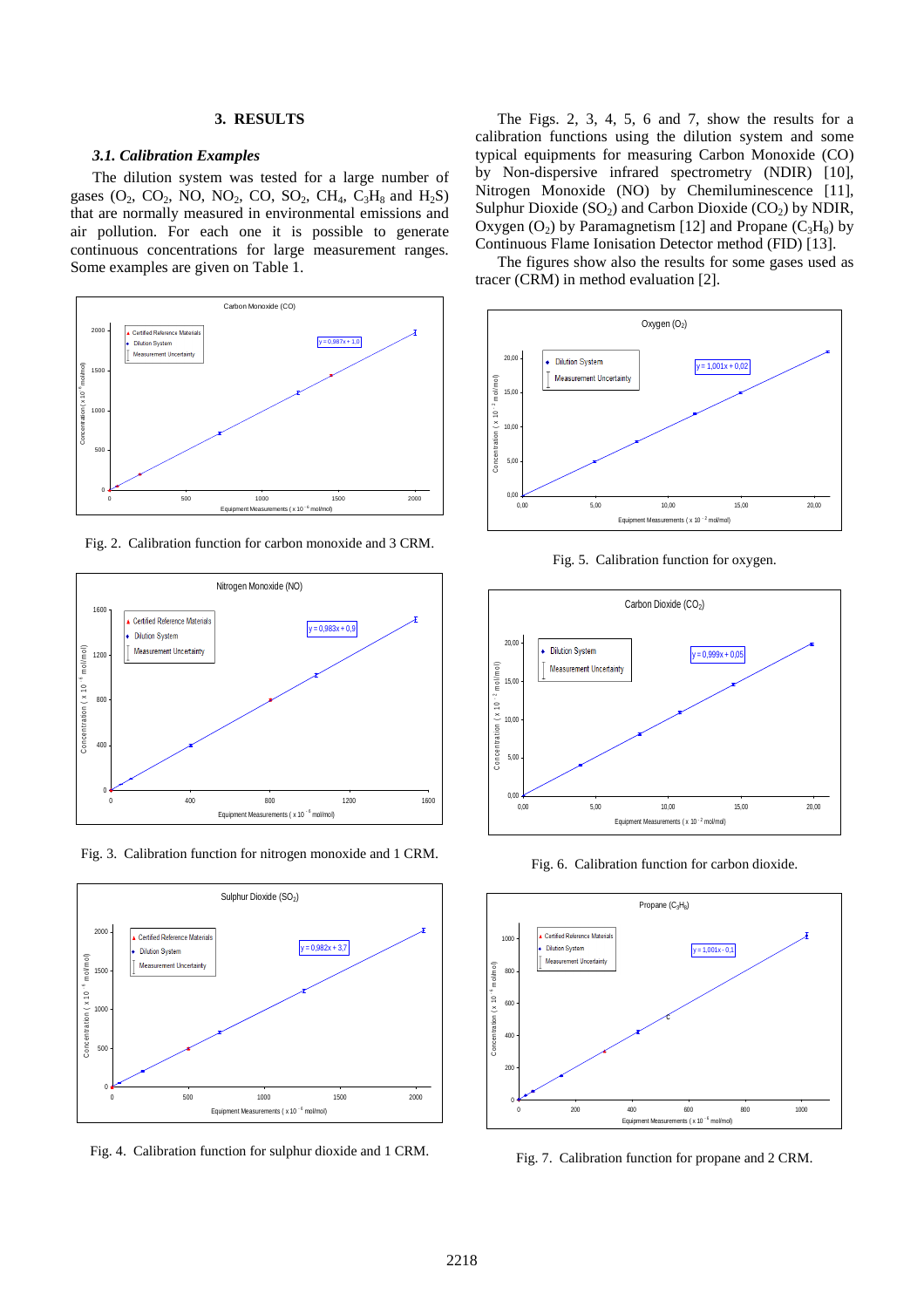#### *3.2. Best Measurement Capability's*

The Best Measurement Capability (BMC) is defined in the document EA-4/02 [7] as, *the smallest uncertainty of measurement that a laboratory can achieve within its scope (…), when performing routine calibrations (…) nearly ideal*  *measuring instruments designed for the measurement of that quantity (…).*

The BMC was calculated according the GUM [6]. For the dilution system used (Equation 1) the BMC is given as a polynomial  $3<sup>rd</sup>$  degree equation (where C is the concentration) given in Table 1.

| Table 1. Quantity, Calibration Range and Best Measurement Capability |  |  |
|----------------------------------------------------------------------|--|--|
|                                                                      |  |  |

| Quantity        | Units             | <b>Calibration Range</b> | Best Measurement Capability (BMC) expressed as Expanded Uncertainty $(k=2)$                                                                                                                     |
|-----------------|-------------------|--------------------------|-------------------------------------------------------------------------------------------------------------------------------------------------------------------------------------------------|
| O <sub>2</sub>  | $10^{-2}$ mol/mol | 2 to 21                  | BMC = 2,74.10 <sup>-05</sup> · C <sup>3</sup> - 1,52.10 <sup>-03</sup> · C <sup>2</sup> + 2,52.10 <sup>-02</sup> · C - 2,73.10 <sup>-03</sup>                                                   |
| CO <sub>2</sub> | $10^{-2}$ mol/mol | 2 to 20                  | BMC = 2,85.10 <sup>-05</sup> · C <sup>3</sup> - 1,42.10 <sup>-03</sup> · C <sup>2</sup> + 2,49.10 <sup>-02</sup> · C - 4,38.10 <sup>-03</sup>                                                   |
| CO.             | $10^{-6}$ mol/mol | 10 to 5000               | BMC = 4,37 $\cdot$ 10 <sup>-10</sup> $\cdot$ C <sup>3</sup> – 5,13 $\cdot$ 10 <sup>-06</sup> $\cdot$ C <sup>2</sup> + 2,25 $\cdot$ 10 <sup>-02</sup> $\cdot$ C – 6,45 $\cdot$ 10 <sup>-02</sup> |
| SO <sub>2</sub> | $10^{-6}$ mol/mol | 10 to 5000               | BMC = 3,87 $\cdot$ 10 <sup>-10</sup> $\cdot$ C <sup>3</sup> – 4,59 $\cdot$ 10 <sup>-06</sup> $\cdot$ C <sup>2</sup> + 2,26 $\cdot$ 10 <sup>-02</sup> $\cdot$ C – 1,30 $\cdot$ 10 <sup>-02</sup> |
| N <sub>O</sub>  | $10^{-6}$ mol/mol | $20 \text{ to } 2500$    | BMC = 1,19 $\cdot$ 10 <sup>-09</sup> · C <sup>3</sup> – 7,20 $\cdot$ 10 <sup>-06</sup> · C <sup>2</sup> + 2,35 · 10 <sup>-02</sup> · C + 6,76 · 10 <sup>-02</sup>                               |
| $C_3H_8$        | $10^{-6}$ mol/mol | 10 to 3000               | BMC = 9,82.10 <sup>-10</sup> ·C <sup>3</sup> – 7,19·10 <sup>-06</sup> ·C <sup>2</sup> + 2,24·10 <sup>-02</sup> ·C + 8,81·10 <sup>-01</sup>                                                      |

### **4. DILUTION METHOD EVALUATION**

The dynamic dilution method performance was evaluated by the  $Z'=Z'$ - score and Normalized Error,  $E_n$ , according to the international reference ISO 13528:2005  $[14]$ .

The Z' is calculated according the Equation 2,

$$
Z' = \frac{(x_{dil} - x_{ref})}{\sqrt{U_{ref}^2 + \sigma^2}}
$$
 (2)

where *xdil* is the equipment measurement for the concentration generated by the dilution system, *xref* is the equipment measurement for the certified CRM, *Uref* is the measurement uncertainty of CRM and  $\sigma$  is the experimental standard deviation given by the Equation 3, that for a Maximum Error (E) of 2 % of the concentration in a rectangular probability distribution is,

$$
\sigma = \frac{x_{ref} \times E/100}{\sqrt{3}}
$$
 (3)

The Z' classifies the dilution method performance as:

| $ Z'  \leq 2$     | satisfactory   |
|-------------------|----------------|
| $2 <  Z'  \leq 3$ | doubtful       |
| Z'  > 3           | unsatisfactory |

With the uncertainties and the BMC calculated, is also possible to evaluate the dilution method performance by  $E_n$  calculated according the Equation 4,

$$
E_n = \frac{(x_{dil} - x_{ref})}{\sqrt{U_{dil}^2 + U_{ref}^2}}
$$
 (4)

where *xdil* is the equipment measurement for the concentration generated by the dilution system, given by the linear regressions of Figs. 2, 3, 4 and 7, *xref* is the equipment measurement for CRM, *Uref* is the measurement uncertainty of the CRM and *Udil* is the uncertainty of the dilution system, BMC, given in Table 1. The  $E_n$  classifies the dilution method performance as:

| $ E_n  \leq 1$ | satisfactory    |
|----------------|-----------------|
| $ E_n  > 1$    | unsatisfactory. |

| Table 2. Results of the dynamic dilution method performance $(Z'$ and $E_n$ ) |  |  |  |
|-------------------------------------------------------------------------------|--|--|--|
|-------------------------------------------------------------------------------|--|--|--|

| Quantity        | Principle of<br>Measurement           | <b>CRM</b><br>$(x10^{-6})$<br>mol/mol) | Equipment<br>Readings $(x_{ref})$<br>$(x10^{-6} \text{ mol/mol})$ | Expanded<br>Uncertainty $(U_{ref})$<br>$(x10^{-6} \text{ mol/mol})$ | Equipment<br>Readings $(x_{di})$<br>$(x10^{-6} \text{ mol/mol})$ | Expanded<br>Uncertainty $(U_{di})$<br>$(x 10^{-6} \text{ mol/mol})$ | $\sigma$ | $Z^{\prime}$ | $E_n$  |
|-----------------|---------------------------------------|----------------------------------------|-------------------------------------------------------------------|---------------------------------------------------------------------|------------------------------------------------------------------|---------------------------------------------------------------------|----------|--------------|--------|
| CO              | <b>NDIR</b><br><b>IEN 15058:20061</b> | 50,5                                   | 50,2                                                              | 0,8                                                                 | 50,9                                                             | 1,1                                                                 | 0.6      | 0,7          | 0.5    |
| CO              | <b>NDIR</b><br>[EN 15058:2006]        | 199,8                                  | 199                                                               | 2,0                                                                 | 199                                                              | 4,2                                                                 | 2,3      | $0.0\,$      | 0.0    |
| CO              | <b>NDIR</b><br>[EN 15058:2006]        | 1442                                   | 1451                                                              | 12                                                                  | 1424                                                             | 24                                                                  | 16,8     | $-1,3$       | $-1,0$ |
| NO              | Chemiluminescence<br>[EN 14792:2005]  | 800                                    | 804                                                               | 12                                                                  | 787                                                              | 15                                                                  | 9.3      | $-1,1$       | $-0.9$ |
| SO <sub>2</sub> | $NDIR$ [-]                            | 497,9                                  | 502                                                               | 4,8                                                                 | 494                                                              | 10                                                                  | 5,8      | $-1,1$       | $-0,7$ |
| $C_3H_8$        | <b>FID</b><br>[EN 13526:2001]         | 49,99                                  | 49,2                                                              | 0,47                                                                | 49,9                                                             | 1,5                                                                 | 0.6      | 0.9          | 0,4    |
| $C_3H_8$        | <b>FID</b><br>EN 13526:2001]          | 301,6                                  | 303                                                               | 3,0                                                                 | 301,8                                                            | 7,0                                                                 | 3,5      | $-0,3$       | $-0,2$ |